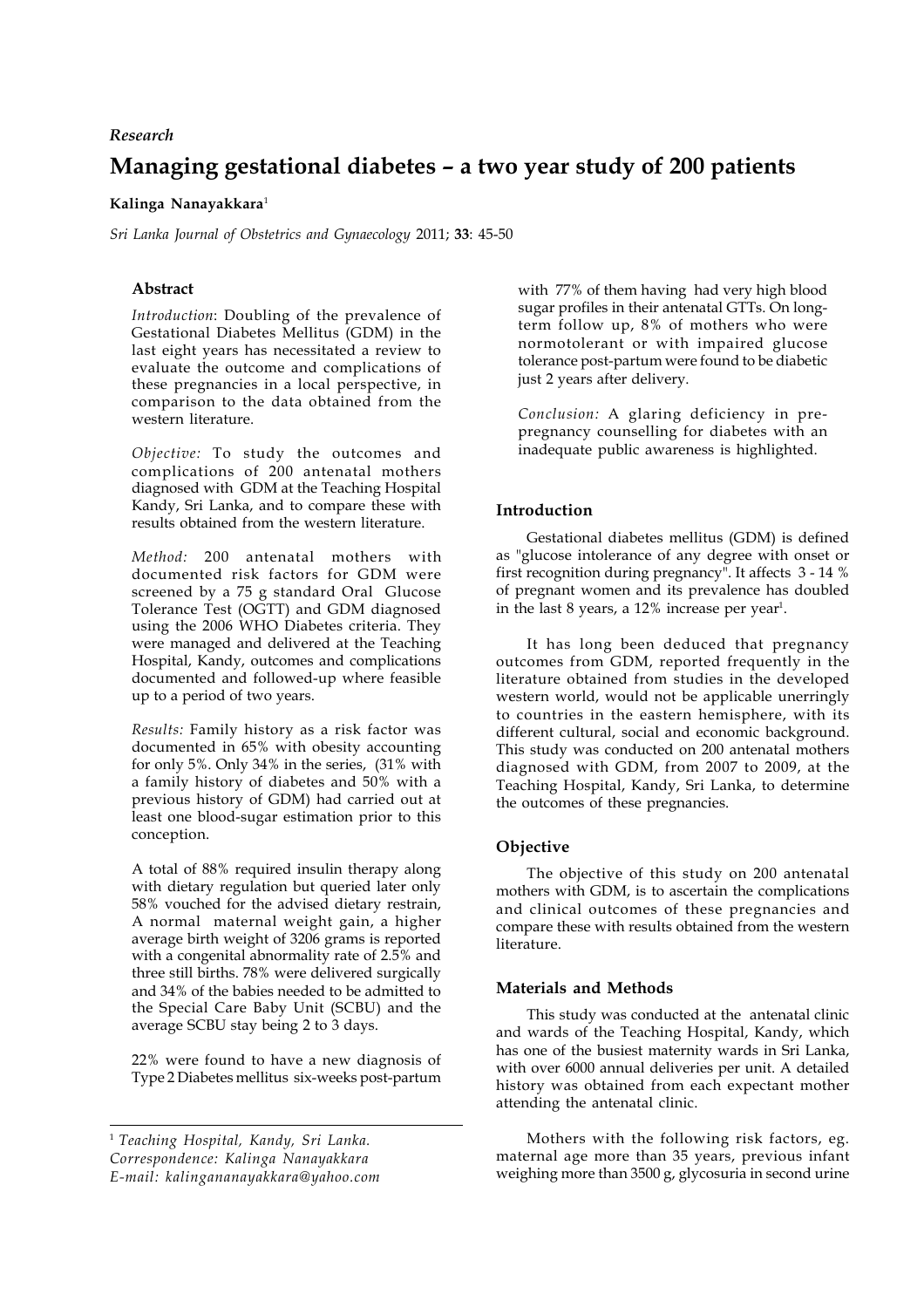sample, previous unexplained fetal demise, previous pregnancy with GDM, strong immediate family history of Type 2 Diabetes Mellitus (T2DM ) or GDM, obesity (>90 kg), fasting glucose value greater than 140 mg/dl (7.8 mmol/L) or random glucose value greater than 200 mg/dl (11.1 mmol/L), were selectively screened for GDM.

This selective screening involved a 75 g standard Oral Glucose Tolerance Test ( OGTT ) performed in a laboratory with reputed quality control measures. The OGTT was performed in the morning after an overnight fast of between 8 and 14 hours. During the three previous days the subject was on an unrestricted diet and unlimited physical activity. The subject was seated during the test and was given a standard solution containing 75 g of glucose to drink within a 5 minute time frame.

GDM was diagnosed using the 2006 WHO Diabetes criteria of venous blood and plasma glucose levels, as depicted in Table 1<sup>2</sup>.

**Table 1. 2006 WHO Diabetes Criteria**

| Condition         | Fasting glucose<br>mmol/l(mg/dl) | 2 hour glucose<br>mmol/l(mg/dl) |
|-------------------|----------------------------------|---------------------------------|
| Normal            | $56.1$ ( $510$ )                 | $< 7.8$ ( $< 140$ )             |
| Diabetes mellitus | $≥7.0$ ( $≥126$ )                | $\geq 11.1$ ( $\geq 200$ )      |

The control of the glycaemic levels were obtained with dietary regulation and insulin therapy.

### **(a) Dietary regulation**

The foundation of treatment for all patients was diet adherence with the percentage of carbohydrates lower than 40%. Mothers with a fasting plasma glucose < 105 mg/dl were selected for a 'trial of diet therapy', without medication, for a 2 to 4-week period<sup>3</sup>. Failure of dietary regulation for blood glucose control beyond this period required insulin therapy for optimal control. Mothers with a fasting glucose concentrations more than 115 mg/100 mL, were commenced instantaneously on insulin therapy in addition to dietary regulation.

### **(b) Insulin therapy**

Insulin therapy was administered by pen injectors using mixed insulin 30/70 – combination of regular (one-third) and intermediate (two-thirds) acting insulins. The patients were instructed on their use by medical personnel. Patient's acceptance was excellent with trouble-free self-administration even amongst the poorly educated. On an average 2/3 of the total daily dose was given in the morning and 1/3 in the evening. Regular check-up was by the fasting and 2-hour post lunch, plasma sugar estimations. The use of glucometers were discouraged.

The criteria used for targeted levels of glycemic control were according to recommendations of the Fifth International Workshop Conference on Gestational Diabetes<sup>4</sup> and were as follows:

- o Fasting plasma glucose 90-99 mg/dL (5.0-5.5 mmol/L) and
- One-hour postprandial plasma glucose less than 140 mg/dL  $(7.8 \text{ mmol/L})$  or
- Two-hour postprandial plasma glucose less than 120-127 mg/dL (6.7-7.1 mmol/L)

### **(c) Ultrasound examination for fetal morphology**

A detailed assessment of the fetal morphology was offered to all, whenever feasible at 18 to 20 weeks.

### **(d) Delivery**

Due to the liberal protocol of the unit for caesarean section for delivery of insulin-dependant diabetics, 78% of them were delivered surgically, most after 38 completed weeks of gestation. The rest with a good Bishops score were induced between 38 to 39 weeks and delivered vaginally under enhanced supervision

### **(e) Post-natal advice**

The mothers were counselled on a combination of breastfeeding, lifestyle changes with increased physical activity, weight loss and a healthy diet, which could significantly reduce the maternal risk for T2DM .

### **(f) Post-partum follow up**

A glucose tolerance test was performed 6 weeks post-partum to determine whether it was GDM or a new diagnosis of Type 2 Diabetes.

#### **(g) Long term follow up**

Mothers who had delivered earlier in the series were followed, where feasible, for a period of two years with OGTT.

#### **Results**

A section of the trial of patients requiring insulin for optimal blood glucose control, with the OGTT results and insulin dosages are tabulated in Table 2.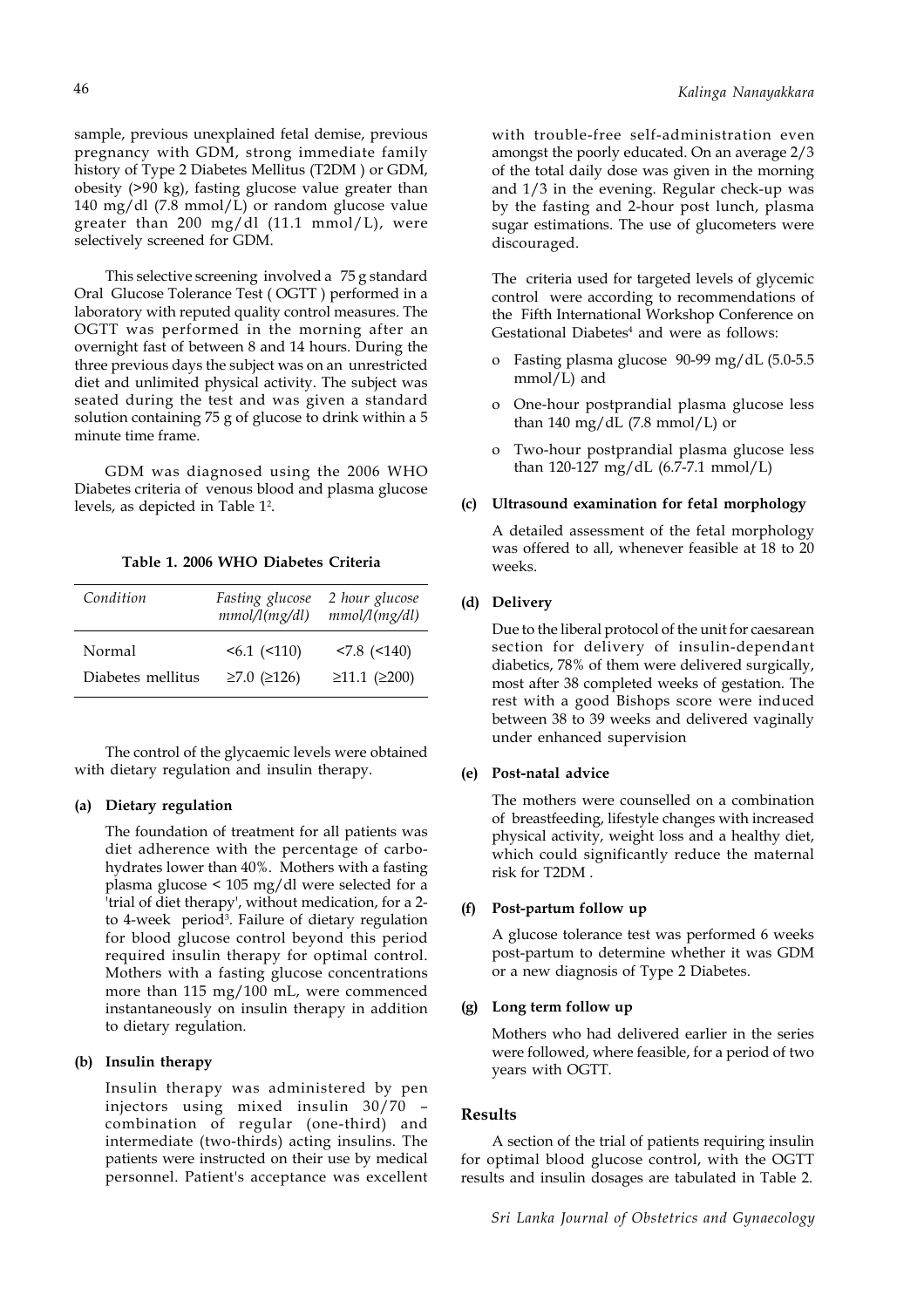|                  |     |                    |                  |                |                | GTT RESULTS mg/dl        |                |                |                   | Insulin         |                  |                   |
|------------------|-----|--------------------|------------------|----------------|----------------|--------------------------|----------------|----------------|-------------------|-----------------|------------------|-------------------|
| <b>NAME</b>      | Aqe | <b>ADDRESS</b>     | Pregna<br>ncy    | <b>LRMP</b>    | <b>EDD</b>     | <b>FBS</b>               | 1/2<br>HR.     | 1 HR           | 11/2<br><b>HR</b> | 2 <sub>HR</sub> | 7.0<br><b>AM</b> | 7:00<br><b>PM</b> |
|                  |     |                    |                  |                |                |                          |                |                |                   |                 |                  |                   |
| Mrs. W.M.N.      | 29  | Sangaraj<br>a Pura | $P_1C_0$         | 23/10/<br>2007 | 30/07/<br>2008 | 160.8<br>mq/dl           | 221.1<br>mq/dl | 304m<br>q/dl   | 289.8<br>mq/dl    | 294ma<br>/dl    | 12               | 8                 |
| Mrs. R.W.G.      | 27  | Katuqast<br>ota    | $P_1C_0$         | 6/11/<br>2007  | 13/08/<br>2008 | 180mg<br>/dl             | 233m<br>q/dl   | 204m<br>q/dl   | 275m<br>q/dl      | 206ma<br>/dl    | 8                | $\overline{4}$    |
| $Mrs$ . C. L. R. | 31  | Manikhin<br>na     | $P_1C_0$         | 28/01/<br>2008 | 4/11/<br>2008  | 135<br>ma/dl             |                | 315<br>mq/dl   |                   | 235<br>mg/dl    | 10               | 5                 |
| Mrs. V. S        | 28  | Kandy              | $P_1C_0$         | 9/3/2008       | 16/12/<br>2008 | 199<br>mq/dl             | 238<br>mq/dl   | 257<br>mq/dl   | 270<br>mg/dl      | 286ma<br>/dl    | 8                | 6                 |
| Mrs. L.A.M.      | 29  | Gurudeni<br>va     | $P_1C_0$         | 27/02/<br>2008 | 5/12/<br>2008  | 160mg<br>/dl             | 200m<br>q/dl   | 250m<br>q/dl   | 255m<br>q/dl      | 290ma<br>/dl    | 24               | 20                |
| Mrs.<br>N.M.K.G. | 37  | Rikillagas<br>kada | $P_3C_2$         | 10/3/<br>2008  | 17/12/<br>2008 | 114 <sub>ma</sub><br>/dl |                | 252.4<br>mg/dl |                   | 250mg<br>/dl    | 10               | 5                 |
| Mrs. R. E        | 33  | Navinna            | P <sub>2C1</sub> | 16/6/<br>2009  | 23/3/<br>2010  | 158<br>ma/dl             | 225.6<br>mq/dl | 266.4<br>mq/dl | 260.8<br>mg/dl    | 246.9<br>mq/dl  | 10               | 5                 |
| Mrs. A.R.        | 30  | Rajawella          | $P_4C_2$         | 1/6/2008       | 8/3/2009       | 189.9<br>mq/dl           | 180.4<br>mq/dl | 209.3<br>mg/dl | 217.4<br>mg/dl    | 212.6<br>mq/dl  | 4                | 2                 |
| Mrs. S. K        | 29  | Uduwalla           | P <sub>2C1</sub> | 30/12/<br>2008 | 6/10/<br>2009  | 234<br>mq/dl             | 356m<br>mq/dl  | 362<br>mq/dl   | 358<br>mg/dl      | 286<br>mq/dl    | 10               | 5                 |

**Table 2**

The clinically significant results obtained from this study is listed below:

### (1) **Risk factors for GDM**

65% of the mothers documented diabetes in an immediate family member. Obesity, the next most common risk factor stipulated in the literature was found in only 5% of mothers with a weight of over 90 Kg.

### (2) **Public Awareness of the major risk factor**

The percentage of mothers who had carried out at least one blood-sugar estimation prior to conception was 34 %. Only 31% of the antenatal mothers, with a family history of T2DM, the principal risk-factor, had checked their blood sugar profile prior to conception.

# (3) **Women with previous gestational diabetes mellitus (pGDM)**

28% of the mothers in the present series gave a previous history of GDM which has been alleviated post partum. It is also noted that only 50% of them had checked their blood sugar profile prior to this conception.

### (4) **Birth weight**

The average birth weight of babies in this study was 3206 grams and 30% of them had a birth weight higher than 3500 grams.

## (5) **Congenital anomalies**

A congenital abnormality rate of 2.5% is reported, with cardiac anomalies and an imperforate anus. One baby died 30 days later due to multiple fatal anomalies.

# (6) **Still births**

There were three still births in the series. Two were unexplained and the other due to undetected reversal of the umbilical blood flow.

# (7) **PBU care**

34% of the babies needed to be admitted to the Special Care Baby Unit (SCBU) for observation and sometimes for respiratory difficulty. Excluding the extremes, the average SCBU stay was 2 to 3 days.

# (8) **Maternal weight-gain during pregnancy**

The maternal weight gain during this pregnancy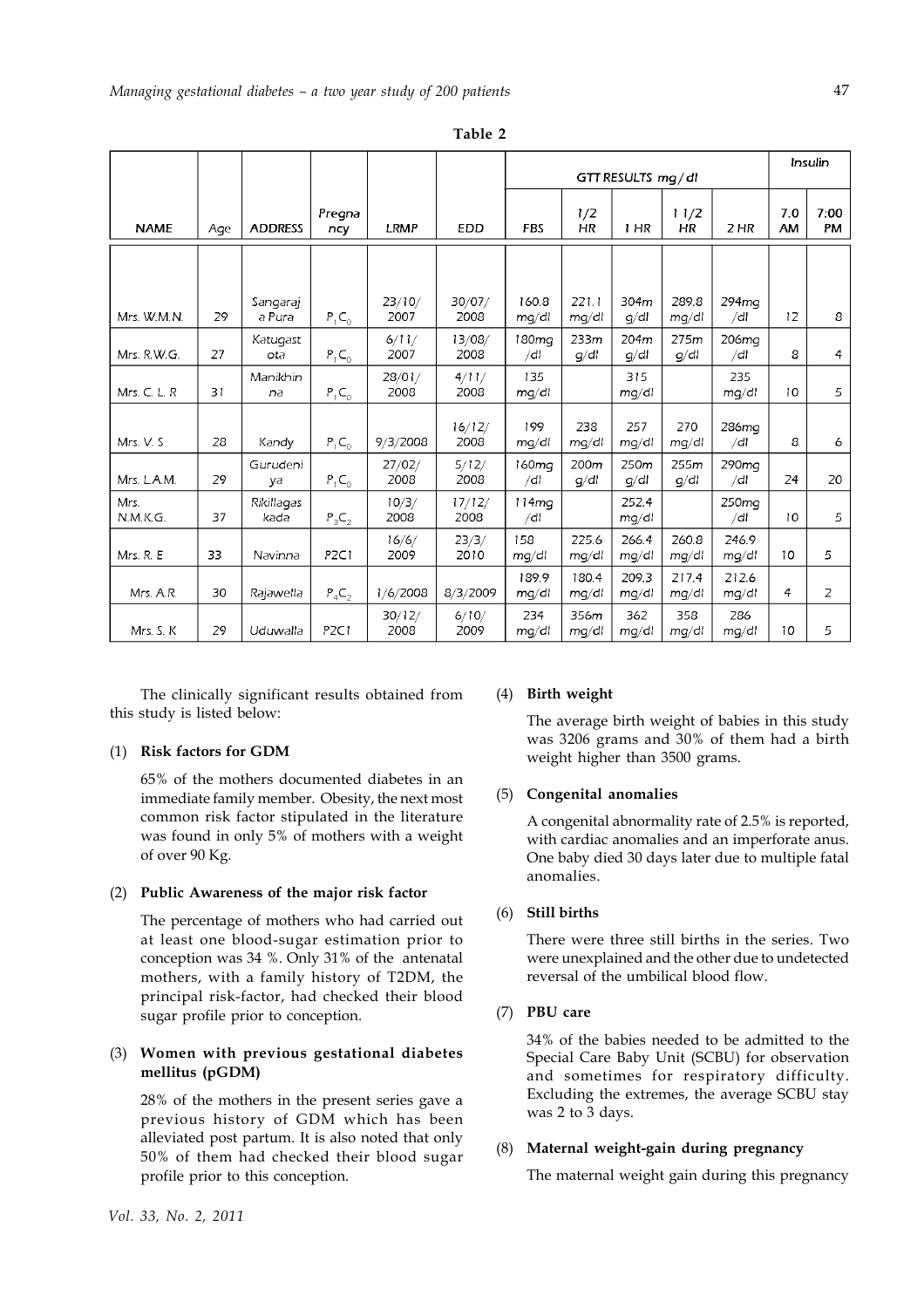was in par with the non-diabetic population with 5% of mothers gaining more than 20 Kg and 10% gaining more than 15 Kg.

#### (9) **Post-partum follow up**

22% of women were found to have a new diagnosis of type 2 diabetes mellitus, postpartum. They were referred to the physician for follow up therapy.

### (10) **Medication during breast-feeding**

All of the 22% of mothers who were found to have a new diagnosis of type 2 diabetes mellitus, postpartum, was either still on insulin or oral antidiabetic agents while breast feeding.

### (11) **Long term follow-up**

Long-term follow-up showed that 8% of mothers who were normotolerant or with impaired glucose tolerance post-partum were found to be diabetic just 2 years after delivery. Two case reports are documented below:

| I. K. R. from Katugastota |  |                                   |  |
|---------------------------|--|-----------------------------------|--|
|                           |  | 33 years, P2, birth weight 3400 g |  |

| 75 g Glucose<br><b>Tolerance Test</b><br>results mg/dl | Fasting |     |     | $\frac{1}{2}$ hr 1½ hr 2 hr |     |
|--------------------------------------------------------|---------|-----|-----|-----------------------------|-----|
| Pregnancy                                              | 132     | 190 | 242 | 228                         | 208 |
| 6 weeks<br>post-partum<br>30 July 2008                 | 115     | 170 | 134 | 120                         | 117 |
| 2 years and<br>2 months later<br>17 July 2010          | 130     | 200 | 276 | 235                         | 210 |

K. G. Y. from Molagoda 39 years, P2, birth weight 3140 g

| 75 g Glucose<br>Tolerance Test<br>results mg/dl | Fasting $\frac{1}{2}$ hr 1 hr 1 ½ hr 2 hr |     |     |     |     |
|-------------------------------------------------|-------------------------------------------|-----|-----|-----|-----|
| Pregnancy                                       | 122                                       | 193 | 240 | 230 | 211 |
| 7 weeks<br>post-partum                          | 100                                       | 130 | 135 | 129 | 110 |
| 20 months later<br>7 July 2010                  | 141                                       | 204 | 228 | 216 | 204 |

### (12) **Post partum diabetes with high pregnancy GTT levels**

It was observed that 77% of mothers who developed T2DM later had very high blood sugar profiles in their antenatal GTTs with fasting levels over 150 mg%, one-hour and twohour levels over 350 mg%. They were established type 2 diabetics, diagnosed for the first time during this pregnancy.

### (13) **Fallacy of diligent dietary control**

Although nearly all mothers in this study reported diligent adherence to dietary advice, intensely questioned six months later, only 58% vouched for the advised dietary restrain.

### (14) **Childhood obesity**

During the short follow-up period in this study, 86% of the mothers reported a normal weight gain for their children and 14% less than normal.

# **Discussion**

Diabetes, which is spreading rapidly around the globe in a 'pandemic', has a varying incidence, affecting 8.6% of Europeans to 14% for the Hispanics. The prevalence in Sri Lanka stands at 11.5%<sup>5</sup>. A glaring deficiency in pre-pregnancy counselling is noted with the detail that only 34% of mothers in this study had taken at least one blood-sugar estimation prior to conception. The finding of 65% of the mothers documenting diabetes in an immediate family member is significant and we authenticate it as the major risk factor for GDM in this series. This is in concurrence with other series of published data<sup>6,7,8</sup>. However, it was noted that the public awareness of this disability is inadequate, with only 31% of them checking their blood sugar profile prior to this conception.

Obesity, the next frequent risk factor stipulated in the literature<sup>8</sup>, was found only in 5% of mothers who weighed over 90 Kg. Literature survey shows that the risk in the second pregnancy for GDM was 41.3% among women with previous GDM vs. 4.2% in women without previous GDM (OR, 13.2; 95% confidence interval [CI], 12.0 - 14.6)°. Although 28% of the mothers in the present series gave a previous history of GDM, it is disappointedly noted that only 50% of them had checked their blood sugar profiles prior to this conception.

A significant majority of 88% of mothers in the present study needed insulin therapy for optimal blood sugar control as against a figure between 30- 50% quoted in the western literature<sup>3</sup>. Dietary control is 'better said than done' in the South Asian perspective where social conviction demands 'eating for two' as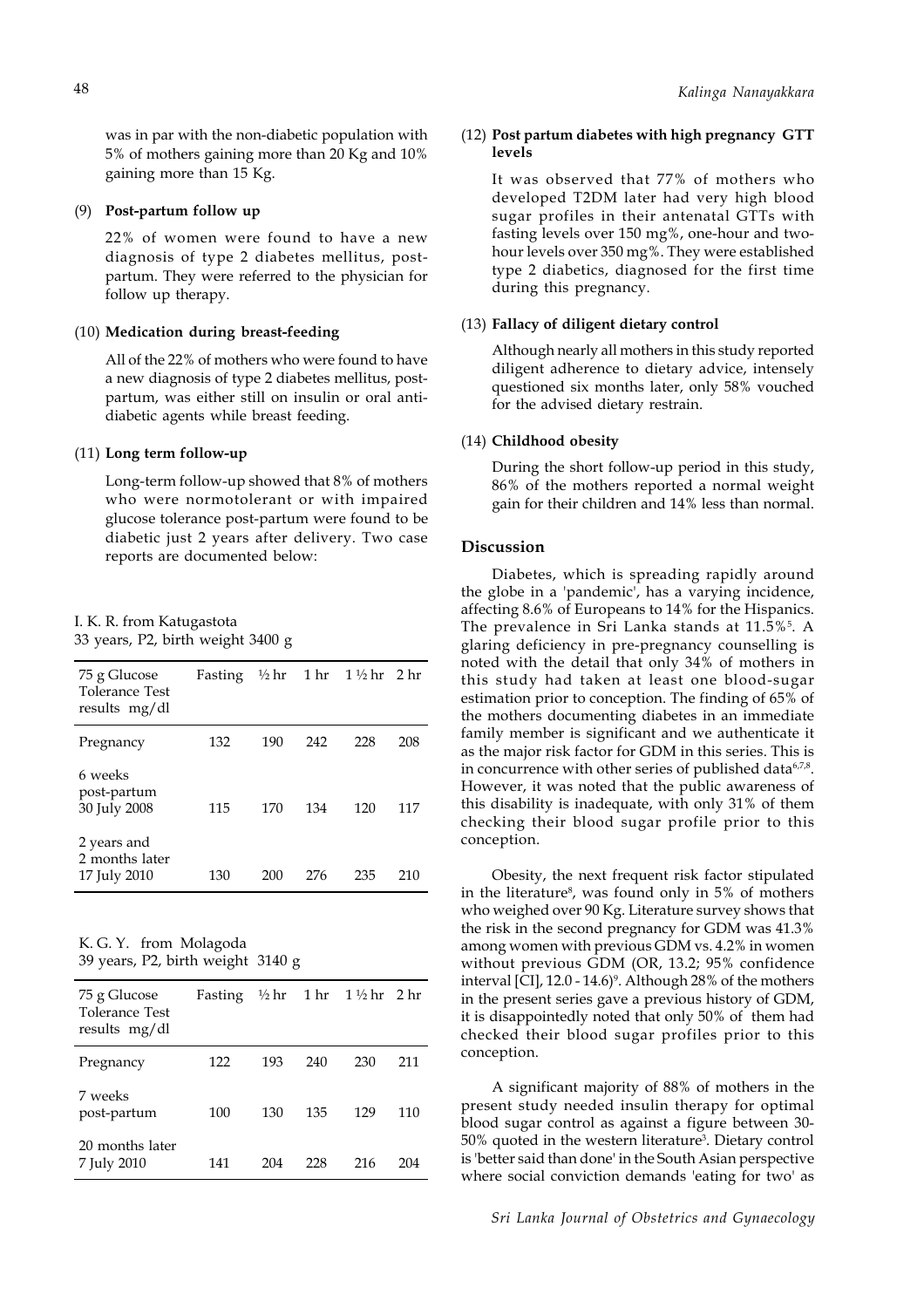the sole criteria accountable for the growth and wellbeing of the baby. Questioned six months later, only 58% vouched for adherence to the given dietary advice! We have selected a threshold fasting plasma glucose of ≥105 mg/dl to initiate insulin therapy<sup>10</sup> in addition to dietary regulation. However, as there is a threefold higher rate of large for gestational age infants in diet-treated patients when the fasting plasma glucose >95 mg/dl, some consider it reasonable and appropriate to recommend assigning these patients to additional pharmacological therapy<sup>11</sup>.

Although evidence suggest that glibenclamide and metformin may be a reasonable alternative to insulin for some women with gestational diabetes, especially those who have fasting glucose concentrations less than 110 mg/100 mL $^{12,13}$ , it was not used in the present series. The cost to the health services of the country is epitomized by the reality that one-third of the babies needed SCBU care even for two to three days. The three still births in the series conveys the need for closer supervision in these complicated pregnancies, with umbilical artery blood flow estimations, after 34 weeks of gestation. A significant congenital abnormality rate of 2.5 % is reported, with cardiac anomalies and an imperforate anus. This is in accordance with population-based registry and database studies showing anomalies for gestational diabetes only 1.2 times higher than in the general population (95% CI 1.1-1.3) as against being 2- to 3-fold higher for established diabetics $14$ . Also adjusted analyses show a 3.4-fold increase in anomalies for women with gestational diabetes with fasting hyperglycemia (P<0.001), and no difference in risk for women with gestational diabetes with normal fasting glucose when compared with women without diabetes<sup>15</sup> suggesting undetected type 2 diabetes. This is amply amplified in the present series with 22% of mothers found to have a new diagnosis of type 2 diabetes mellitus, post-partum. The average birth weight of babies in this study was 3206 grams which is higher that the average birth weight for Sri Lankan babies of  $2854$  grams<sup>16</sup> and  $30\%$  of them had a birth weight higher than 3500 grams.

It was inspiring to note that of the post-natal advice given to these mothers which could significantly reduce the maternal risk for T2DM , breast-feeding was diligently observed. However, the same could not be observed in lifestyle changes such as increased physical activity and weight loss, which has been documented to reduce the development of type 2 diabetes by 58 percent during a 3-year period<sup>17</sup>. The short follow-up period of this study was inadequate to substantiate the documented relationship between intrauterine exposure to maternal hyperglycaemia with the risk of childhood obesity18,19 and features of the metabolic syndrome, such as hypertension, dyslipidaemia and microalbuminuria20. 86% of the mothers reported a

normal weight gain for their children and 14% less than normal. Women with pGDM have at least a 7.5 times increased risk of developing T2DM in the future compared with those with normoglycemic pregnancy with a 35 to 60 percent chance of developing diabetes in the next  $10-20$  years<sup>21</sup>. The recommendations protocol of the American Diabetes Association for annual or regular OGTT of women with pGDM<sup>22</sup> who are normotolerant for the 6-week post-partum OGTT is thoughtful, when considering the 8% of mothers who were normotolerant or with impaired glucose tolerance post-partum and found to be diabetic just 2 years after delivery. Bellamy and colleagues in 2009 reported that the relative risk of 4.69 of developing T2DM within 5 years of a pregnancy complicated by gestational diabetes, doubled to 9.34 when examined more than 5 years postpartum<sup>23</sup>. However, the use of oral antidiabetic agents for these normotolerant women for T2DM prevention, known to reduce the risk by 31 percent<sup>21</sup>, was not offered in the present study.

#### **Conclusion and recommendations**

It is noted that adequate prominence has not been given on the need to check the blood-sugar profile prior to pregnancy. Many studies have emphasized that pre- conception counseling with advice to keep the pre-conception glycosylated hemoglobin (HbA1c) at or below 7% has lead to a decrease in the risk of congenital malformations<sup>24</sup>. More publicity by the health professionals and in the print and electronic media must be made to create public awareness on the importance of a family history of diabetes being the major risk factor for GDM. As it was observed that 77% of mothers who developed T2DM later had very high blood sugar profiles in their antenatal GTTs it is recommended that the obstetricians themselves must be guided to keep contact details of them along with details of mothers requiring higher doses of insulin for optimal blood sugar control, for subsequent periodical recall and testing.

The emphasis must also be for the need for closer supervision of these complicated pregnancies, with umbilical artery blood flow estimations, after 34 weeks of gestation. The frightening statistic of one-fifth of the mothers assembling a new diagnosis of type 2 diabetes mellitus, in the immediate post-partum assessment gives an indication to the perilous spread of diabetes in this country. Insulin therapy involves daily injections, which may lead to suboptimal adherence by many women in poorer countries due to its unavailability, storage difficulties and its cost. Although oral antidiabetic agents endorsed by the Fifth International Workshop on Gestational Diabetes and the North American Diabetes in Pregnancy Study Group<sup>25</sup> for GDM were not used in the present series, it is self-evident that given the choice of insulin injection versus tablets, patients will invariably prefer taking tablets, instead of two to three daily injections.